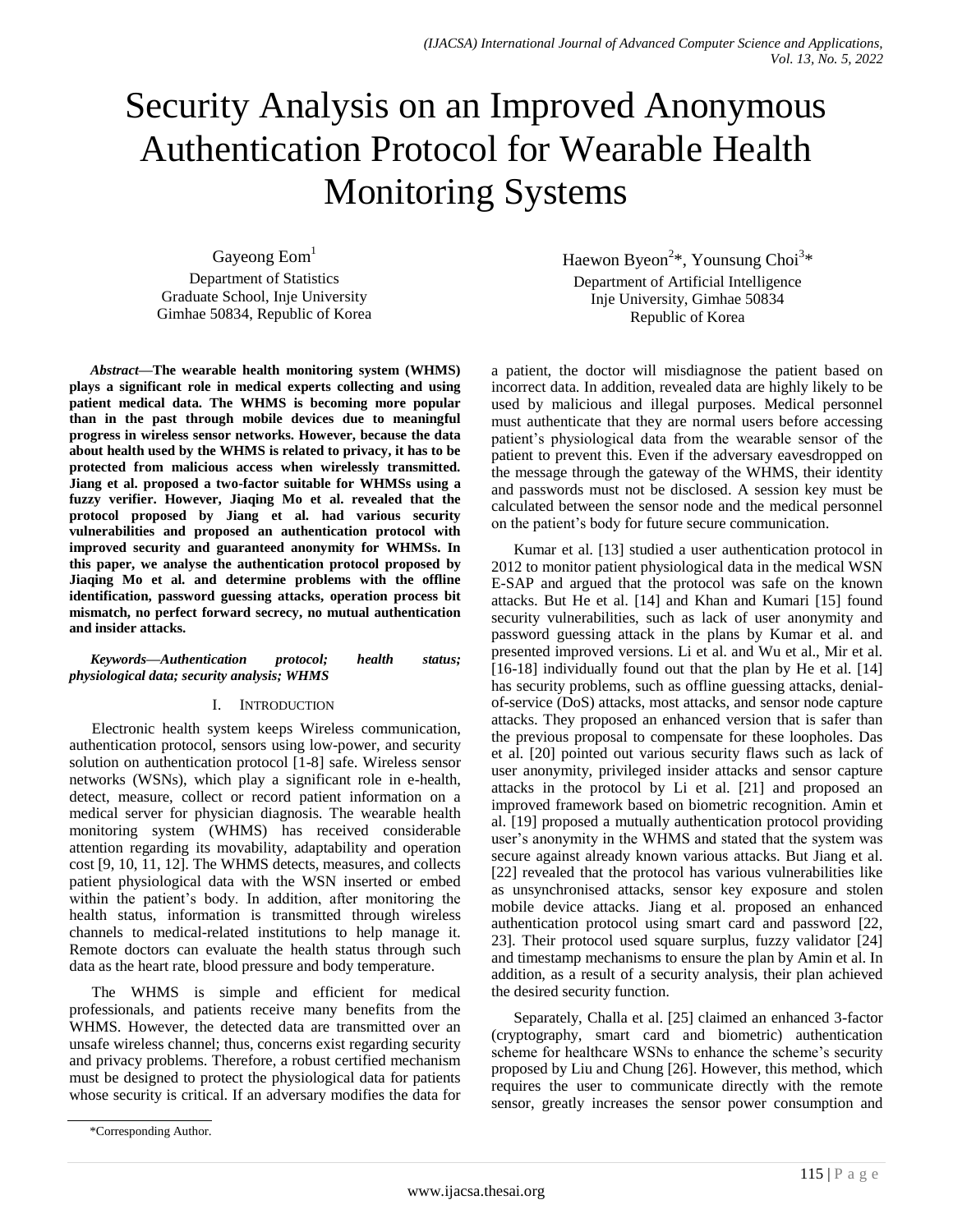rapidly reduces its lifespan. Therefore, their systems cannot be applied to healthcare WSNs. Ali et al. [27] proposed a 3-factor protocol providing anonymity in the plan by Amin et al. [19] to frustrate security threats, such as user impersonation attacks, offline password guessing attacks and known session key temporary information attacks. Shen et al. [28] presented a multilayer authentication protocol using ECC in WBANs (wireless body area networks) to improve authentication's security and compute group key generation between sensors and mobile devices. Li et al. [29] proposed an efficient authentication scheme for a centralised WBAN organized two hops while maintaining anonymity and nonconnectedness in data transmission. And Shen et al. [30] proposed an ECC-based authentication protocol using public key signature scheme for WBAN. But according to [31, 32], their authentication scheme type with only two round messages is likely to fail in perfect forward secrecy.

Jiaqing Mo et al. analysed the protocol proposed by Jiang et al. [22] and discovered that Jiang et al.' protocol was not safe as their proven. Jiang et al.' scheme provides fuzzy verifiers to block offline password guessing attacks, their systems were still vulnerable to authoritative insider attacks, leading to user impersonation attacks. Unfortunately, the plan by Jiang et al. [22] is subject to KSSTI attacks; thus, their protocols are as vulnerable to sensor key disclosure as before. In addition, their protocols struggle with DoS attacks. In addition, Jiaqing Mo et al. implement an authentication scheme with improved security and guaranteed anonymity for WHMSs to solve this problem. However, in this paper, we analyse the authentication protocol proposed by Jiaqing Mo et al. and discovered problems with the offline identification, password guessing attacks, operation process bit mismatch, no perfect forward secrecy, no mutual authentication and insider attacks.

The rest of this paper is organised as follows. Section 2 describes the terms and adversary models used in this paper. Section 3 analyses the operation process of an authentication protocol with improved security and guaranteed anonymity for the WHMS proposed by Jiaqing Mo et al. Section 4 describes the vulnerabilities found by conducting a stability analysis on the protocol proposed by Jiaqing Mo et al. Finally, in Section 5, we conclude this paper.

# II. RELATED RESEARCH

# *A. Summary of Symbol*

Symbols used in the paper's operation process are shown in Table I.

# *B. Adversary Model*

An adversary's capabilities are essential part of an adversary model. In this paper, it is assumed that the adversary has the following capabilities.

- An adversary can completely control open channels like as inserting, intercepting, eavesdropping, deleting, and modifying exchanged messages through open channels [33, 34].
- An adversary can find out all data (i.e. secret key and random number) stored in the mobile device when adversary acquire user's lost mobile device [35, 36].
- An adversary can estimate the ID\_i and PW\_i offline by listing pairs in Cartesian product D\_ID×D\_PW within polynomial time. Here, the D\_ID represents identity space and D\_PW is password space [31, 37].
- The secret key and random numbers party are suitably large so they overcome adversary from successfully guessing accurate data within polynomial time.
- The inside adversary may get a user's registration request message, and the insider may access the verification table [38, 39].

| Symbol               | <b>Meaning</b>                                                    |
|----------------------|-------------------------------------------------------------------|
| $U_i$                | Medical professional                                              |
| $ID_i$               | $U_i$ 's identity                                                 |
| $PW_i$               | $U_i$ 's password                                                 |
| $S_j$                | The jth sensor node                                               |
| SID <sub>i</sub>     | $S_i$ 's identity                                                 |
| <b>GWN</b>           | Gateway                                                           |
| К                    | GWN's secret key                                                  |
| MD                   | The mobile device                                                 |
| $R_1, R_2$ and $R_3$ | Random nonce produced by $U_i$ , GWN, and<br>$S_i$ , respectively |
| ⊕                    | <b>Bitwise XOR</b> operation                                      |
| Ш                    | Concatenation                                                     |
| h()                  | One-way hash function                                             |

TABLE I. SUMMARY OF SYMBOL

## III. OPERATION PROCESS OF THE PROTOCOL PROPOSED BY JIAQING MO ET AL

Jiaqing Mo et al.'s proposed protocol consists of five stages: setting, medical expert registration, patient registration, login and authentication, and password change.

### *A. Setting Step*

The registration center GWN selects two large primes  $p$ and q, computes  $n = pq$ , and maintains the private key  $(p, q)$ .

# *B. Medical Professional Registration Step*

*1)*  $U_i$  inserts own ID<sub>i</sub> and PW<sub>i</sub>, a random-nonce  $r_i$ , and computes  $HPW_i = h(r_i \oplus PW_i)$ ; then send {ID<sub>i</sub>, HPW<sub>i</sub>} to gateway through a secure channel.

*2)* After receiving user's registration request, GWN selects  $m \in [2^4, 2^8]$ , a random-nonce  $R_i$ , computes  $R_i \parallel \text{HPW}_i \text{) mod } m$ ,  $A_i = R_i \oplus \text{HPW}_i$ , K), and  $C_i = B_i \oplus h(\text{ID}_i \parallel R_i \parallel \text{HPW}_i)$ . Reg<sub>i</sub> is a fuzzy verifier. Thereafter, GWN transmits  $\{Reg_i, A_i, C_i, m, n, h()\}$ to  $U_i$  using a secure channel.

3) When  $U_i$  receive GWN' message,  $U_i$  computes  $A_i^* = A_i \oplus h(\text{ID}_i \parallel r_i)$ , D and updates MD to  $\{Reg_i, A_i^*, C_i, D_i, m, n, h)\}.$ 

# *C. Patient Registration Step*

This step is almost identical to Jiang's plan [22].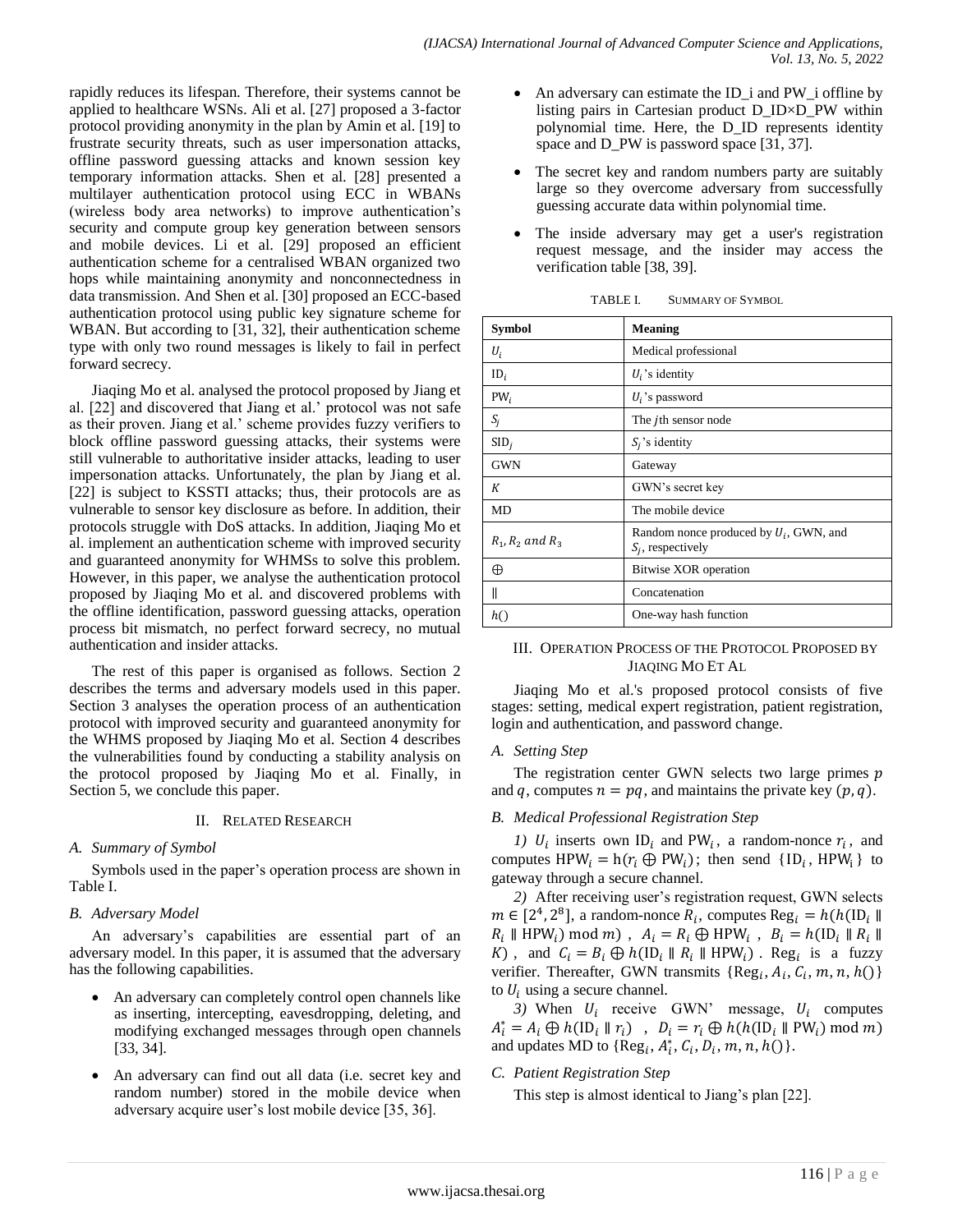*1)* The patient delivers the ID to the registration center.

*2)* Select the appropriate sensor kit from the registration center and assigns a professional.

*3*) The registration center calculates  $SK_{GW-Si} = h(SID_i \parallel$  $K$ ) for  $S_i$  as a secret key between GWN and sensor node. And the registration center delivers the patient's significant information to the designated specialist.

#### *D. The Login and Authentication Step*

Through this step, this protocol will be able to provide mutual authentication and generate session keys between  $U_i$ and  $S_i$  for future communication.

1)  $U_i$  chooses own  $ID_i$  and PW<sub>i</sub>, and MD calculates  $r_i = D_i \oplus h(h(\text{ID}_i \parallel \text{PW}_i) \text{ mod } m)$ , HPW<sub>i</sub> = h( $r_i \oplus \text{PW}_i$ ),  $A_i = A_i^* \oplus h( \text{ID}_i \parallel r_i), R_i^* = A_i \oplus \text{HPW}_i, \text{Reg}_i^*$  $R_i^*$  || HPW<sub>i</sub><sup>\*</sup>) mod m), and tests Reg<sub>i</sub><sup>\*</sup>?=Reg<sub>i</sub>. If false, MD selects a random number  $R_1$  and calculates  $B_i^*$  $R_i \parallel \text{HPW}_i$ ),  $\text{CID}_i = (\text{ID}_i \parallel R_1 \parallel R_i^* \parallel \text{SID}_i)^2 \mod n$ ,  $h(\text{ID}_i \parallel B_i^* \parallel R_1 \parallel T_1)$ , then transfers  $\text{msg}_1 = \{\text{CID}_i, M_1, T_1\}$  to GWN.  $T_1$  is the current timestamp.

2) After receiving the login request  $msg_1$ , the GWN decrypts  $CID_i$  with  $(p, q)$  to obtain  $(ID_i^*, R_i^*, T_1)$  and confirms the freshness of the timestamp  $T_1$ . If the confirmation fails, GWN stops the session. Otherwise, GWN calculates  $B'_i = h(\text{ID}_i \parallel R_i \parallel K)$  and  $M_1^* = h(\text{ID}_i \parallel B'_i \parallel R_1 \parallel T_1)$  and then tests  $M_1^* = M_1$ . If inequality persists, GWN stops the procedure. Otherwise, GWN computes  $SK_{GW-Sj} = h(SID_j \parallel$ K), selects a random nonce  $R_2$ , and computes  $M_2 = h(\mathrm{ID}_i^*)$  $R_1^*$  $M_3 = h(h(M_2 \parallel "1") \parallel SK_{GW-Sj} \parallel R_2 \parallel T_2)$  $M_4 = M_2 \oplus h(SK_{GW-Sj} \parallel T_2)$ , and  $M_5 = R_2 \oplus h(SK_{GW-Sj} \parallel T_2)$  $SID_i \parallel T_2$ . Finally, GWN sends  $msg_2 = \{M_3, M_4, M_5, T_2\}$  to  $S_i$ .

3) When receiving msg<sub>2</sub> from GWN, firstly  $S_i$  checks the validity of  $T_2$ . If it is not fresh,  $S_i$  stops next procedure. If it fresh,  $S_i$  calculates  $R'_2 = M_5 \bigoplus (SK_{GW-Si} \parallel SID_i \parallel T_2)$  and  $M_2 = M_4 \oplus h(SK_{GW-Sj} \parallel T_2)$  and tests  $M_3? = h(h(M_2 \parallel$ "1")  $\parallel$  SK<sub>GW-Si</sub>  $\parallel$  R<sub>2</sub> $\parallel$  T<sub>2</sub>). If it is false, S<sub>i</sub> terminates the session. Otherwise,  $S_i$  selects a random number  $R_3$  and calculates  $SK = h(M'_2 \parallel R'_2 \parallel R_3)$ ,  $SK_{GW-Si}$ , and  $M_7 = h(R'_2 \parallel T_3) \bigoplus R_3$ , where  $T_3$  is the current timestamp. Then,  $S_i$  transfers  $\text{msg}_3 = \{M_6, M_7, T_3\}$  to GWN.

4) When msg<sub>3</sub> is a received from  $S_i$ , the GWN confirms the validity of  $T_3$  firstly. If timestamp is fresh, GWN terminates next procedure. Otherwise, GWN calculates  $R_3$  $h(R'_2 \parallel T_3)$ , SK' =  $h(M_2 \parallel R_2 \parallel R_3')$ , and  $M_6' = h(SK' \parallel R_3')$  $SK_{GW-Si}$ ) and examines whether  $M_6' = M_6$  holds. If they are same, GWN computes  $M_8 = R_2 \oplus h(\text{ID}_i^* \parallel R_1^*)$ ,  $h(\text{ID}_{i}^{*} \parallel R_{2}^{*})$ , and  $M_{10} = h(\text{ID}_{i}^{*} \parallel \text{SK}' \parallel R_{3} \parallel T_{4})$  and transfers  $msg_4 = \{M_8, M_9, M_{10}, T_4\}$  to  $U_i$ . Here,  $T_4$  is the current timestamp.

5)  $U_i$  receives  $msg_4$  from GWN and examines the timestamp  $T_4$ . If timestamp is not fresh,  $U_i$  stops next procedure. Otherwise,  $U_i$  calculates  $R_2' = M_8 \oplus h(\text{ID}_i \parallel R_1)$ ,  $R_3' = M_9 \oplus h(\text{ID}_i \parallel R_2')$ , and  $\text{SK}^* = h(h(\text{ID}_i \parallel R_1 \parallel R_1'))$ 

 $R_2$ ' ||  $R_3$ ') and checks whether  $M_{10}$ ? =  $h(ID_i || SK^* || R_3$ ' holds. If they are not same,  $U_i$  terminates the current connection. If they are same,  $U_i$  can believes that both GWN and  $S_i$  are believable. Then  $U_i$  and  $S_i$  can proceed with secure communication in the future by using the session key. The login and authentication steps are summarized in Fig. 1.

## IV. SECURITY ANALYSIS OF JIAQING MO ET AL'S PROTOCOL.

This paper analyzed the operation process of Jiang et al.'s protocol and found various vulnerability as off-line ID, PW guessing attack, operation process bit mismatch, no perfect forward secrecy, no mutual authentication and insider attack.

## *A. Off-line ID, PW Guessing Attack*

According to Jiaqing Mo et al.'s proposed protocol, when an adversary acquires a MD, the adversary can extract information stored in the MD and then find out the user's ID and PW. The information of  ${Reg<sub>i</sub>, A<sub>i</sub>, C<sub>i</sub>, m, n, h() }$  is sent to the MD through the GWN security channel. Thereafter, the MD calculates and updates  $A_i^* = A_i \oplus h(\text{ID}_i || r_i)$  and  $D_i = r_i \oplus h(h(\text{ID}_i \parallel \text{PW}_i) \mod m)$ . Finally, information of  ${Reg<sub>i</sub>, A<sub>i</sub>, C<sub>i</sub>, D<sub>i</sub>, m, n, h() }$  is stored in the MD. Assuming that an adversary found out this through a physical analysis method, an ID and password can be derived through the formula of Reg<sub>i</sub><sup>\*</sup> =  $h(h(\text{ID}_{i} \parallel R_{i}^{*} \parallel \text{HPW}_{i}^{*}) \mod m)$ .

$$
\operatorname{Reg}_{i}^{*} = h(h(\operatorname{ID}_{i} \parallel R_{i}^{*} \parallel \operatorname{HPW}_{i}^{*}) \mod m)
$$
\n
$$
= h(h(\operatorname{ID}_{i} \parallel A_{i} \oplus \operatorname{HPW}_{i}^{*} \parallel h(r_{i} \oplus \operatorname{PW}_{i})) \mod m)
$$
\n
$$
= h(h(\operatorname{ID}_{i} \parallel A_{i}^{*} \oplus h(\operatorname{ID}_{i} \parallel r_{i}) \oplus \operatorname{HPW}_{i}^{*})
$$
\n
$$
\parallel h(r_{i} \oplus \operatorname{PW}_{i})) \mod m
$$
\n
$$
= h(h(\operatorname{ID}_{i} \parallel A_{i}^{*} \oplus h(\operatorname{ID}_{i} \parallel D_{i} \oplus h(h(\operatorname{ID}_{i} \parallel P_{i})) \mod m))
$$
\n
$$
= h(h(\operatorname{ID}_{i} \parallel A_{i}^{*} \oplus h(\operatorname{ID}_{i} \parallel D_{i} \oplus h(r_{i} \oplus \operatorname{PW}_{i}))
$$
\n
$$
\parallel h(r_{i} \oplus \operatorname{PW}_{i})) \mod m)
$$
\n
$$
= h(h(\operatorname{ID}_{i} \parallel A_{i}^{*} \oplus h(\operatorname{ID}_{i} \parallel D_{i} \oplus h(h(\operatorname{ID}_{i} \parallel P_{i} \oplus h(h(\operatorname{ID}_{i} \parallel P_{i} \oplus h(r_{i} \oplus h(r_{i} \parallel P_{i} \oplus h(r_{i} \parallel P_{i} \oplus h(r_{i} \parallel P_{i} \oplus h(r_{i} \parallel P_{i} \oplus h(r_{i} \parallel P_{i} \oplus h(r_{i} \parallel P_{i} \oplus h(r_{i} \parallel P_{i} \oplus h(r_{i} \parallel P_{i} \oplus h(r_{i} \parallel P_{i} \oplus h(r_{i} \parallel P_{i} \oplus h(r_{i} \parallel P_{i} \oplus h(r_{i} \parallel P_{i} \oplus h(r_{i} \parallel P_{i} \parallel P_{i} \oplus h(r_{i} \parallel P_{i} \parallel P_{i} \oplus h(r_{i} \parallel P_{i} \oplus h(r_{i} \parallel P_{i} \parallel P_{i} \oplus h(r_{i} \parallel P_{i} \parallel P_{i} \parallel P_{i} \oplus h(r_{i} \parallel P_{i} \parallel P_{i} \oplus h(r_{
$$

Summarizing the above formula, the adversary will be aware of the information  $\{A_i^*, D_i, m, h()\}$  except for the ID and PW. The adversary repeatedly performs verification while continuing to change until the user's ID and PW are found. Ultimately, the user's exact ID and PW can be found. The process of ID, PW guessing attack is summarized in Fig. 2.

### *B. Operation Process Bit Mismatch*

In Jiaqing Mo et al.'s protocol, XOR operations are widely used, and XOR operations must have the same number of bits. However, in Jiaqing Mo et al.'s protocol, there may be a problem with the XOR operation because the number of bits does not match during the XOR operation. A hash function is a function that receives a message having an arbitrary length and outputs a hash value of a fixed length. Keys are used for cryptographic algorithms, but hash functions do not use keys, so the same output is always produced for the same input. The purpose of using these hash functions is to provide integrity to detect errors or alterations in messages.

$$
HPW_i = h(r_i \oplus PW_i)
$$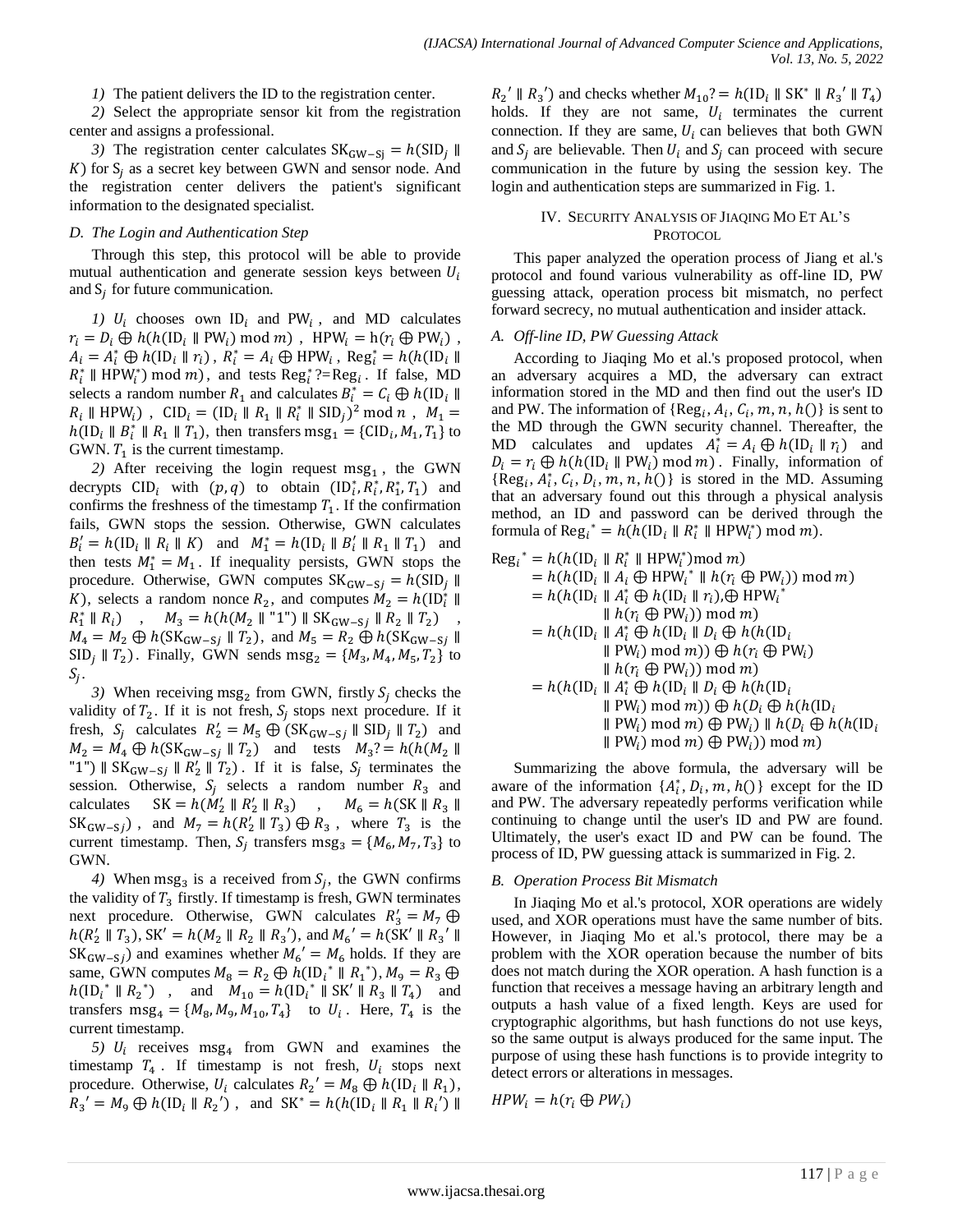$U_i$ /mobile device **GWN**  $S_j$ Input  $\langle$ ID<sub>i</sub>, PW<sub>i</sub>>;  $r_i = D_i \oplus h(h(ID_i || PW_i) \mod m);$  $HPW_i = h(r_i \oplus PWi);$  $A_i = A_i^* \oplus h(ID_i || r_i);$  $R_i^* = A_i \oplus \text{HPW}_i;$  $\text{Reg}_i^* = h(\text{h}(\text{ID}_i||\text{R}_i^*||\text{HPW}_i^*))\text{mod}$  $m$ ); If  $\text{Reg}_i^* \neq \text{Reg}_i^*$ , abort; Choose  $R_1$ ;  $B_i^* = C_i \oplus h(\mathrm{ID}_i || R_i || \mathrm{HPW}_i);$  $CID_i = (ID_i || R_1 || R_i^* || SID_i)^2 \text{ mod } n;$  $M_1=h(\text{ID}_i||B_i^*||R_1||T_1);$  $\text{msg}_1 = {\text{CID}_i, M_1, T_1}$ Decrypt CID<sub>i</sub> with  $(p, q)$  to obtain  $(ID_i^*, R_i^*, R_i^*, T_1);$ If  $T_1$  is not fresh, abort;  $B_i' = h(ID_i || R_i || K);$  $M_1^* = h(ID_i || B_i' || R_1 || T_1);$ If  $M_1^* \neq M_1$ , abort;  $SK_{GW-Sj} = h(SID_j||K);$ Generate R2;  $M_2 = h(\mathrm{ID}_i^*||R_1^*||R_i);$  $M_3 = h(h(M_2||N1'')||SK_{GW-Sj}||R_2||T_2);$  $M_4 = M_2 \oplus h(SK_{GW-Si}||T_2);$  $M_5=R_2 \oplus (SK_{\text{GW-S}}/||\text{SID}_j||T_2);$  $\mathrm{msg}_2\!\!=\!\!\{M_3,\!M_4,\!M_5,\!T_2\}$ If  $T_2$  is not fresh, abort;  $R_2' = M_5 \oplus (SK_{\text{GW-S}} || \text{SID}_j || T_2);$  $M_2 = M_4 \oplus h(SK_{GW-Sj}||T_2);$ If  $M_3 \neq h(h(M_2||''1'')||SK_{\text{GW-S}j}|| R_2' ||$  $T_2$ ), abort; Choose  $R_3$ ;  $SK = h(M_2'||R_2'||R_3);$  $M_6 = h(SK||R_3||SK_{GW-Sj});$  $M_7 = h(R_2'||T_3) \oplus R_3;$  $\text{msg}_3 = \{\tilde{M}_6, \tilde{M}_7, T_3\}$ If  $T_3$  is not fresh, abort;  $R_3' = M_7 \oplus h(R_2'||T_3);$  $SK' = h(M_2||R_2||R_3')$ ;  $M_6' = h(SK'||R_3'||SK_{GW-Sj});$ If  $M_6' \neq M_6$ , abort;  $M_8 = R_2 \oplus h(ID_i^* || R_i^*);$  $M_9 = R_3 \oplus h(\mathrm{ID}_i^* || R_i^*);$  $M_{10} = h(ID_i^* || SK' || R_3 || T_4);$  $msg_4 = {M_8, M_9, M_{10}, T_4}$ If  $T_4$  is not fresh, abort;  $R_2 = M_8 \oplus h(ID_i || R_1);$  $R_3' = M_9 \oplus h(ID_i || R_2');$  $SK^* = h(h(ID_i || R_1 || R_i') || R_2' || R_3');$ If  $M_{10} = h(\text{ID}_i||\text{SK}^*||R_3'||T_4),$ accept SK\*

Fig. 1. The Login and Authentication Phase of Jiaqing Mo Et Al.'s Protocol.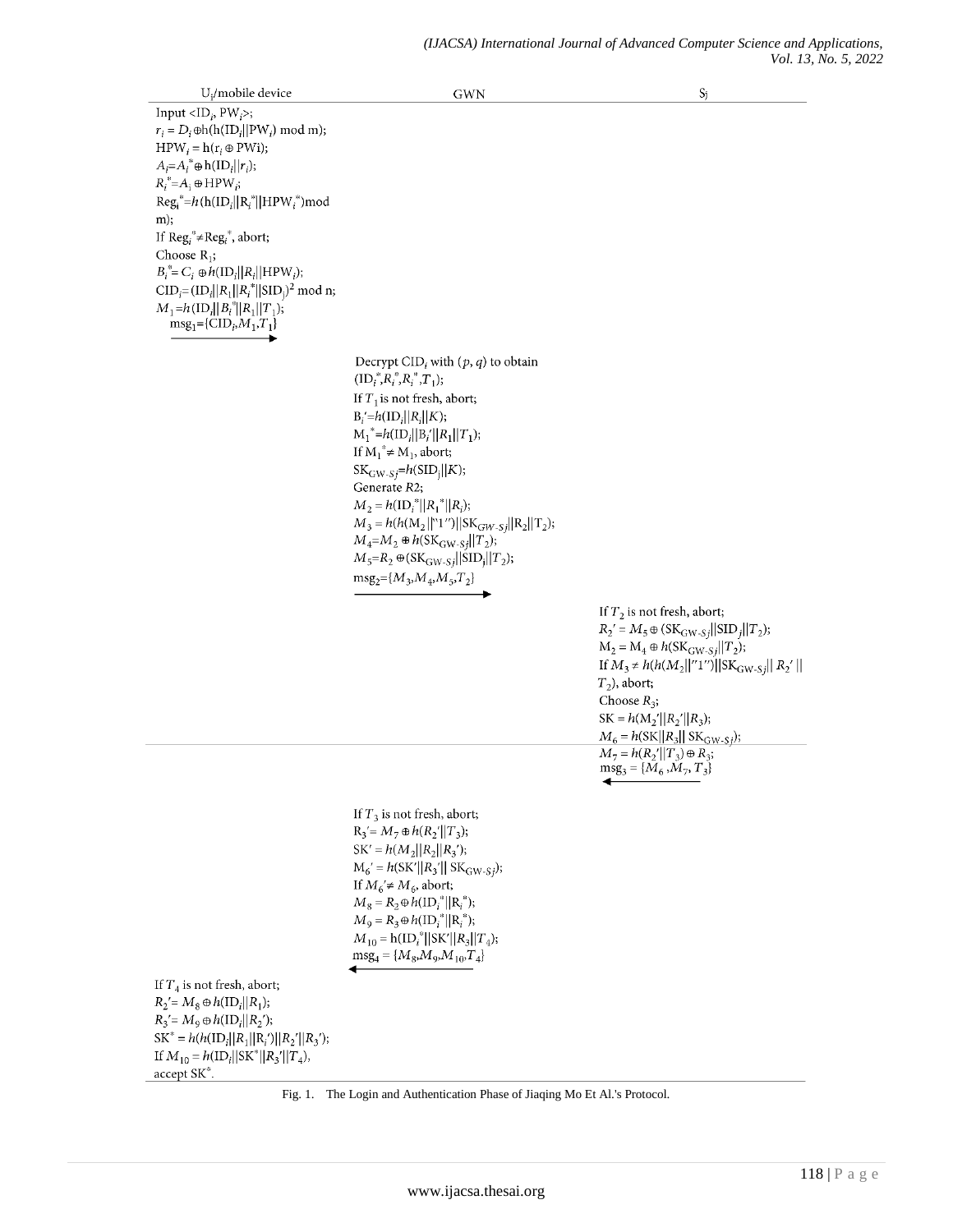```
If attacker acquire MD
MD has {Reg<sub>i</sub>, A_i^*, C_i, D_i, m, n, h()} information
  \operatorname{Reg}_i^* = h(h(\operatorname{ID}_i \parallel R_i^* \parallel \operatorname{HPW}_i^*) \mod m)= h(h(\text{ID}_i \parallel A_i \oplus \text{HPW}_i^* \parallel h(r_i \oplus \text{PW}_i)) \mod m)= h(h(\text{ID}_{i} \parallel A_{i}^{*} \oplus h(\text{ID}_{i} \parallel r_{i}), \oplus \text{HPW}_{i}^{*} \parallel h(r_{i} \oplus \text{PW}_{i})) \mod m)=h(h(\mathsf{ID}_i\parallel A_i^*\oplus h(\mathsf{ID}_i\parallel D_i\oplus h(h(\mathsf{ID}_i\parallel \mathsf{PW}_i)\bmod m))\oplus h(r_i\oplus \mathsf{PW}_i)\parallel h(r_i \oplus PW_i)) \mod m= h(h(\mathsf{ID}_i \mathbin\Vert A_i^* \oplus h(\mathsf{ID}_i \mathbin\Vert D_i \oplus h(h(\mathsf{ID}_i\parallel \text{PW}_i) \bmod m) ) \oplus h(D_i \oplus h(h(\text{ID}_i \parallel \text{PW}_i) \bmod m) \oplus \text{PW}_i)\parallel h(D_i \oplus h(h(\text{ID}_i \parallel \text{PW}_i) \mod m) \oplus \text{PW}_i)) \mod m)The attacker knows \{A_i^*, D_i, m, h()\} in the formula
```
#### That is, it is possible to find the user's ID and PW

Fig. 2. Process of ID, PW Guessing Attack.

Random nonce values used in the formula usually use large random numbers of 128 bits or more, but the length of the password is very short compared to Random nonce. That is, the length of the random nonce and the length of the password cannot be the same. Therefore, there may be a problem with the XOR operation due to inconsistency in the number of bits in Jiaqing Mo et al.'s protocol.

#### *C. No Perfect Forward Secrecy*

The fact that the Perfect Forward Secrecy is met means that even if one of the important master keys in the protocol is exposed, the previous session key cannot be determined. However, in this protocol, the exposure of the  $(p, q)$  value, one of the unchanged long-term keys, does not meet the Perfect Forward Secrecy because it can identify not only future session keys but also previously used session keys. That is, assuming that the adversary has found out  $(p, q)$ , it is possible to calculate the previous session key used between the mobile device and  $S_i$ .

*1)* The adversary has exposed  $(p, q)$  values and previous communication contents (CID<sub>i</sub> of msg<sub>1</sub>,  $M_8$  and  $M_9$  of msg<sub>4</sub>) between the user and GWN and  $S_i$ . The adversary may decrypt the CID<sub>i</sub> of the login request msg<sub>1</sub> as  $(p, q)$ , and the adversary may find out  $ID_i^*, R_i^*, R_1^*$  and  $T_1$ .

2) In addition, the adversary may calculate  $R_2$ <sup>'</sup> using  $M_8$ , ID<sub>i</sub> and  $R_1$ .

 $R_2' = M_8 \bigoplus h(\text{ID}_i \parallel R_1).$ 

3) In addition,  $R_3'$  may be calculated using  $M_9$ , ID<sub>i</sub> and  $R_2$ '.

 $R_3' = M_9 \oplus h(\text{ID}_i \parallel R_2').$ 

*4)* Finally, the adversary may calculate the session key by using the  $ID_i$ ,  $R_i$ ,  $R_1$ ,  $R_2'$  and  $R_3'$  obtained so far.

$$
SK^* = h(h(ID_i \parallel R_1 \parallel R_i') \parallel R_2' \parallel R_3').
$$

Since long-term key  $(p, q)$  is a key that does not change after it is generated, it is a serious problem that the previous session key is exposed because it does not satisfy the Perfect Forward Secrecy when  $(p, q)$  is exposed.

#### *D. No Mutual Authentication*

Mutual authentication means that all components of the authentication protocol authenticate with each other. In the present protocol,  $U_i$ , GWN,  $S_i$  authenticates using  $M_1$ ,  $M_3$ ,  $M_6$ ,  $M_{10}$ . Through four messages, mutual authentication between  $U_i$  and GWN and mutual authentication between GWN and  $S_i$ are provided, but there is a problem of not providing mutual authentication between  $U_i$  and  $S_i$ . The mutual authentication process is as follows.

*1)* GWN verifies the authentication of  $U_i$  using ID<sub>i</sub> and  $M_1 = h(\text{ID}_i \parallel B_i^* \parallel R_1 \parallel T_1)$  having the secret key K of GWN. When  $M_1$  that  $U_i$  has is transmitted to GWN, GWN calculates  $B'_i = h(\text{ID}_i \parallel R_i \parallel K)$  and  $M_1^* = h(\text{ID}_i \parallel B'_i \parallel R_1 \parallel T_1)$ . When  $M_1$  and  $M_1^*$  match, GWN authenticates that  $U_i$  is a normal user.

2) When the consistency is confirmed,  $S_i$  confirms the authentication of GWN using  $M_2 = h(\text{ID}_i^* \parallel R_1^* \parallel R_i)$  and  $SK_{GW-Si} = h(SID_i \parallel K)$ . The authentication is confirmed by comparing  $M_3 = h(h(M_2 \parallel "1") \parallel SK_{GW-Sj} \parallel R_2 \parallel T_2)$  and  $h(h(M_2 \parallel "1") \parallel SK_{GW-Si} \parallel R_2' \parallel T_2)$  having session key  $SK_{GW-Si}$  of GWN and  $S_i$ .

*3)* When authentication is confirmed, GWN checks the consistency between  $M_6 = h(SK || R_3 || SK_{GW-Si})$  and  $M_6' = h(SK' \parallel R_3' \parallel SK_{GW-Si})$  to confirm the authentication of  $S_i$ .

4) Finally, if  $M_{10} = h(\text{ID}_i^* \parallel \text{SK}' \parallel R_3 \parallel T_4)$  matches  $h(\text{ID}_i \parallel \text{SK}^* \parallel R_3' \parallel T_4)$ ,  $U_i$  authenticates GWN.

GWN authenticates Ui through  $M_1$ , and  $S_i$  authenticates GWN through  $M_3$ . Through  $M_6$ , GWN authenticates  $S_i$ , and authenticates GWN through M10. That is,  $U_i$  and GWN, GWN and  $S_i$  are mutually authenticated, but in this protocol, mutual authentication between  $U_i$  and  $S_i$  is not provided. In order to create an authentication protocol with improved security, the authentication protocol will be safer only when  $U_i$  and  $S_i$  are also mutually authenticated. Fig. 3 describes in detail how the mutual authentication process is performed.



Fig. 3. Mutual Authentication Process.

#### *E. Insider Attack*

Even an insider of GWN should not be able to pretend to be a normal user by utilizing the information obtained in the process of verifying the user's authentication information in the MD authentication step. However, in the protocol proposed by Jiaqing Mo et al., there is a problem that insiders can disguise themselves as normal users using only  ${ID}^*_i, R^*_i$ . In this protocol, in the process of calculating the user's authentication information, an internal adversary can find out the user's  $\{ID_i^*, R_i^*\}$  information that authenticates with the GWN's secret key  $K$ . Based on this information, an internal adversary can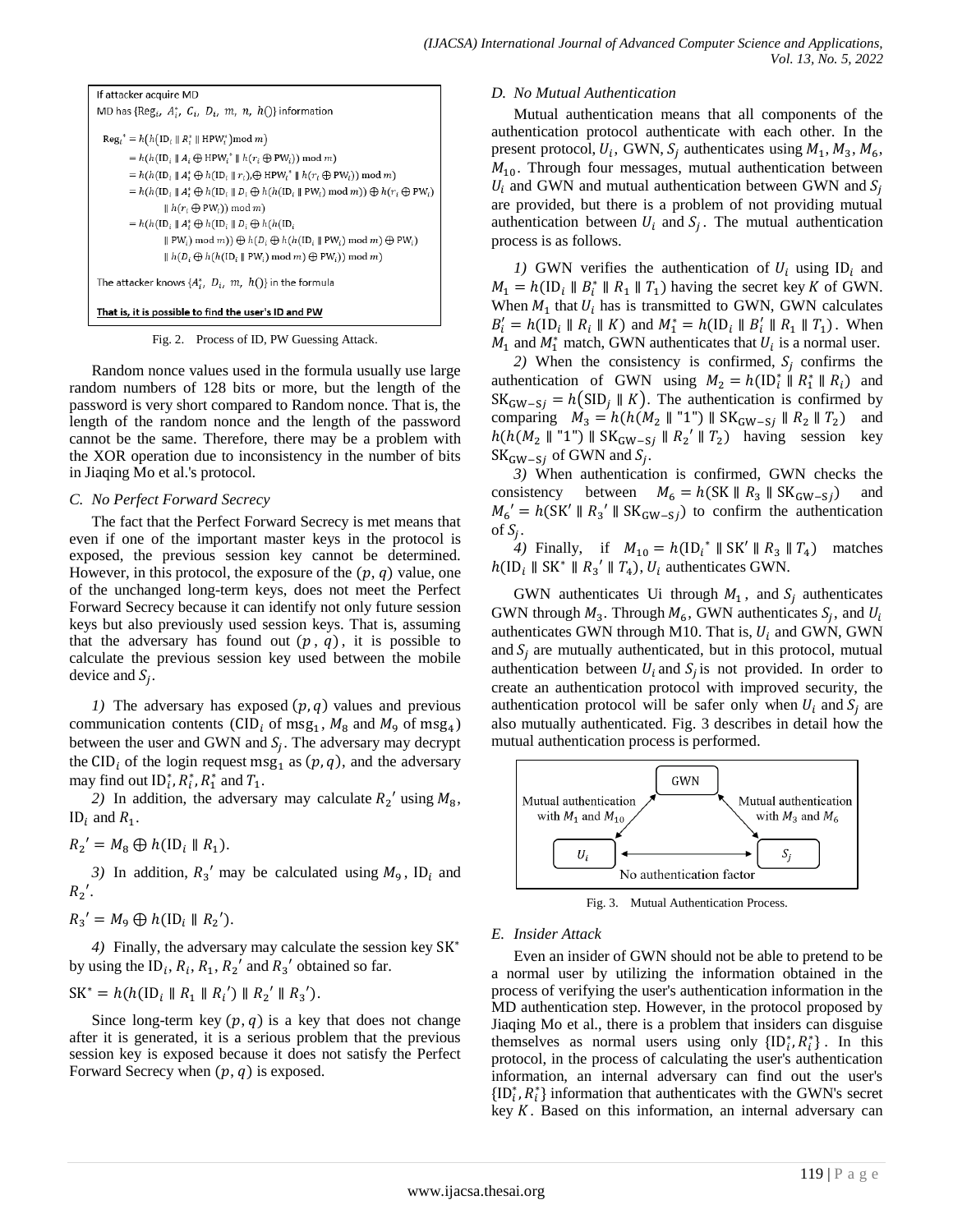succeed in authentication under the guise of a normal user, and a session key can also be calculated. Fig. 4 shows the protocol authentication process and the adversary calculating the session key.

 $\text{msg}_2 = \{M_3, M_4, M_5, T_2\}$  $msg_1 = \{CID_i, M_1, T_1\}$ GWN  $U_i$  $S_i$ attacker  $msg_4 = {M_8, M_9, M_{10}, T_4}$  $\text{msg}_3 = \{M_6, M_7, T_3\}$ Values obtained in the protocol authentication step •  $CID_i \rightarrow ID_i^*, R_i^*, R_i^*$ •  $M_8 \rightarrow R'_2$ <br>•  $M_9 \rightarrow R_3$ Since attacker knows  $\{ID_i, R_1, R_i', R_2', R_3'\},$  $\Rightarrow$  SK<sup>\*</sup> =  $h(h(\text{ID}_{i} \parallel R_1 \parallel R'_i) \parallel R'_2 \parallel R'_3)$  can be calculated

Fig. 4. The Adversary's Session Key Calculation Process.

Among  $\text{msg}_1 = \{ \text{CID}_i, M_1, T_1 \}$  transmitted to GWN by an insider,  $CID_i = (ID_i || R_1 || R_i^* || SID_i)^2$  mod *n* may calculate using the unchanged values  $ID_i^*$  and  $\overline{R_i^*}$  obtained by an insider adversary. In the case of  $M_1$ ,  $B_i^*$  of  $M_1 = h(\text{ID}_i || B_i^* ||$  $T_1$ ) may be found using information of  $B_i'$ known by an internal adversary. Since the  $T_1$  value can also be generated by the internal adversary at the current time,  $M_1$  can be calculated. This allows an internal adversary to succeed in authentication under the guise of a user with only the information received from GWN. An insider adversary who succeeds in logging in receives  $\{M_8, M_9, M_{10}, T_4\}$  information through  $msg_1, msg_2, msg_3, msg_4$ . The insider adversary must calculate information of  $R_2$ <sup>'</sup> and  $R_3$ <sup>'</sup> to compute the session key. Since the insider adversary has all the information in  $R_2' = M_8 \oplus h(\text{ID}_i \parallel R_1), R_2'$  may be calculated, and  $R_3'$  $M_9 \oplus h(\text{ID}_i \parallel R_2)$  may be calculated using  $R_2$ '. An insider adversary may calculate  $SK^* = h(h(ID_i \parallel R_1 \parallel R_i') \parallel R_2'$  $R_3$ <sup>'</sup>) because it has all the information of  $\{ID_i, R_1, R_i, R_2, R_3\}$ ' necessary for calculating the session key. As a result, authentication can be successful under the guise of a normal user only with the information possessed by the insider adversary.

#### V. CONCLUSION

In this paper, a security analysis was conducted after explaining the operation process of an authentication protocol with improved security and guaranteed anonymity for the WHMS proposed by Jiaqing Mo et al. The protocols proposed by Jiaqing Mo et al. have vulnerabilities in offline identification, password guessing attacks, operation process bit mismatch, no perfect forward secrecy, no mutual authentication and insider attack problems.

#### ACKNOWLEDGMENT

This research was funded by Basic Science Research Program through the National Research Foundation of Korea (NRF) funded by the Ministry of Education, grant number "2018R1D1A1B07041091, 2021S1A5A8062526", and "2022 Development of Open-Lab based on 4P in the Southeast Zone".

#### **REFERENCES**

- [1] R. Amin and G. P. Biswas, A secure three-factor user authentication and key agreement protocol for TMIS with user anonymity, J. Med. Syst, vol. 39, no. 8, pp. 1-19, 2015. https://doi.org/10.1007/s10916-015-0258- 7.
- [2] S. A. Chaudhry, H. Naqvi, and M. K. Khan, An enhanced lightweight anonymous biometric based authentication scheme for TMIS, Multimed. Tools Appl. vol. 77, no. 5, pp. 5503–5524, 2018. https://doi.org/10.1007/s11042-017-4464-9.
- [3] F. Wei, P. Vijayakumar, J. Shen, R. Zhang, and L. Li, A provably secure password-based anonymous authentication scheme for wireless body area networks, Comput. Electr. Eng. vol. 65, pp. 322–331, 2018. https://doi.org/10.1016/j.compeleceng.2017.04.017.
- [4] X. Liu, C. Jin, and F. Li, An improved two-layer authentication scheme for wireless body area networks, J. Med. Syst. vol. 42, no. 8, pp. 1-14, 2018. https://doi.org/10.1007/s10916-018-0990-x.
- [5] L. Zhang, Y. Zhang, S. Tang, and H. Luo, Privacy protection for ehealth systems by means of dynamic authentication and three-factor key agreement, IEEE Trans. Ind. Electron. vol. 65, no. 3, pp. 2795-2805, 2018. doi: 10.1109/TIE.2017.2739683.
- [6] O. Mir and M. Nikooghadam, A secure biometrics based authentication with key agreement scheme in telemedicine networks for e-health services, Wirel. Pers. Commun. vol. 83, no. 4, pp. 2439–2461, 2015. https://doi.org/10.1007/s11277-015-2538-4.
- [7] Q. Jiang, M. K. Khan, X. Lu, J. Ma, and D. He, A privacy preserving three-factor authentication protocol for e-health clouds, J. Supercomput. vol. 72, no. 10, pp. 3826–3849, 2016. https://doi.org/10.1007/s11227- 015-1610-x.
- [8] Y. K. Ever, Secure-anonymous user authentication scheme for ehealthcare application using wireless medical sensor networks, IEEE Syst J, vol. 13, no. 1, pp. 456-467, 2019. doi: 10.1109/JSYST.2018.2866067.
- [9] M. M. Baig, H. Gholamhosseini, and M. J. Connolly, A comprehensive survey of wearable and wireless ECG monitoring systems for older adults, Med. Biol. Eng. Comput. vol. 52, no. 5, pp. 485-495, 2013. https://doi.org/10.1007/s11517-012-1021-6.
- [10] Z. Yang, Q. Zhou, L. Lei, K. Zheng, and W. Xiang, An IoTcloud based wearable ECG monitoring system for smart healthcare, J. Med. Syst. vol. 40, no. 12, pp. 1-11, 2016. https://doi.org/10.1007/s10916-016- 0644-9.
- [11] Y. Yin, H. Jiang, S. Feng et al., Bowel sound recognition using SVM classification in a wearable health monitoring system, Sci. China Inf. Sci. vol. 61, no. 8, pp. 1-3, 2018. https://doi.org/10.1007/s11432- 018-9395-5.
- [12] V. Trovato, C. Colleoni, A. Castellano, and M. R. Plutino, The key role of 3-glycidoxypropyltrimethoxysilane sol–gel precursor in the development of wearable sensors for health monitoring, J. Sol-Gel Sci. Technol. vol. 87, no. 1, pp. 27-40, 2018. https://doi.org/10.1007/ s10971-018-4695-x.
- [13] P. Kumar, S. G. Lee, and H. J. Lee, E-sap: efficient-strong authentication protocol for healthcare applications using wirelessmedical sensor networks, Sensors, vol. 12, no. 2, pp. 1625–1647, 2012. [https://doi.org/10.3390/s120201625.](https://doi.org/10.3390/s120201625)
- [14] D. He, N. Kumar, J. Chen, C.-C. Lee, N. Chilamkurti, and S.-S. Yeo, Robust anonymous authentication protocol for health-care applications using wireless medical sensor networks, Multimed. Syst. vol. 21, no. 1, pp. 49-60, 2015. https://doi.org/10.1007/s00530-013-0346-9.
- [15] [15] M. K. Khan and S. Kumari, An improved user authentication protocol for healthcare services via wireless medical sensor networks, Int. J. Distrib. Sens. Netw. vol. 10, no. 4, pp. 347169, 2014. [https://doi.org/10.1155/2014/347169.](https://doi.org/10.1155%2F2014%2F347169)
- [16] F. Wu, L. Xu, S. Kumari, and X. Li, An improved and anonymous twofactor authentication protocol for health-care applications with wireless medical sensor networks, Multimed. Syst. vol. 23, no. 2, pp. 195-205, 2015. https://doi.org/10.1007/s00530-015-0476-3.
- [17] O. Mir, J. Munilla, and S. Kumari, Efficient anonymous authentication with key agreement protocol for wireless medical sensor networks, Peer Peer Netw Appl .vol. 10, no. 1, pp. 79-91, 2015. https://doi.org/10.1007/s12083-015-0408-1.